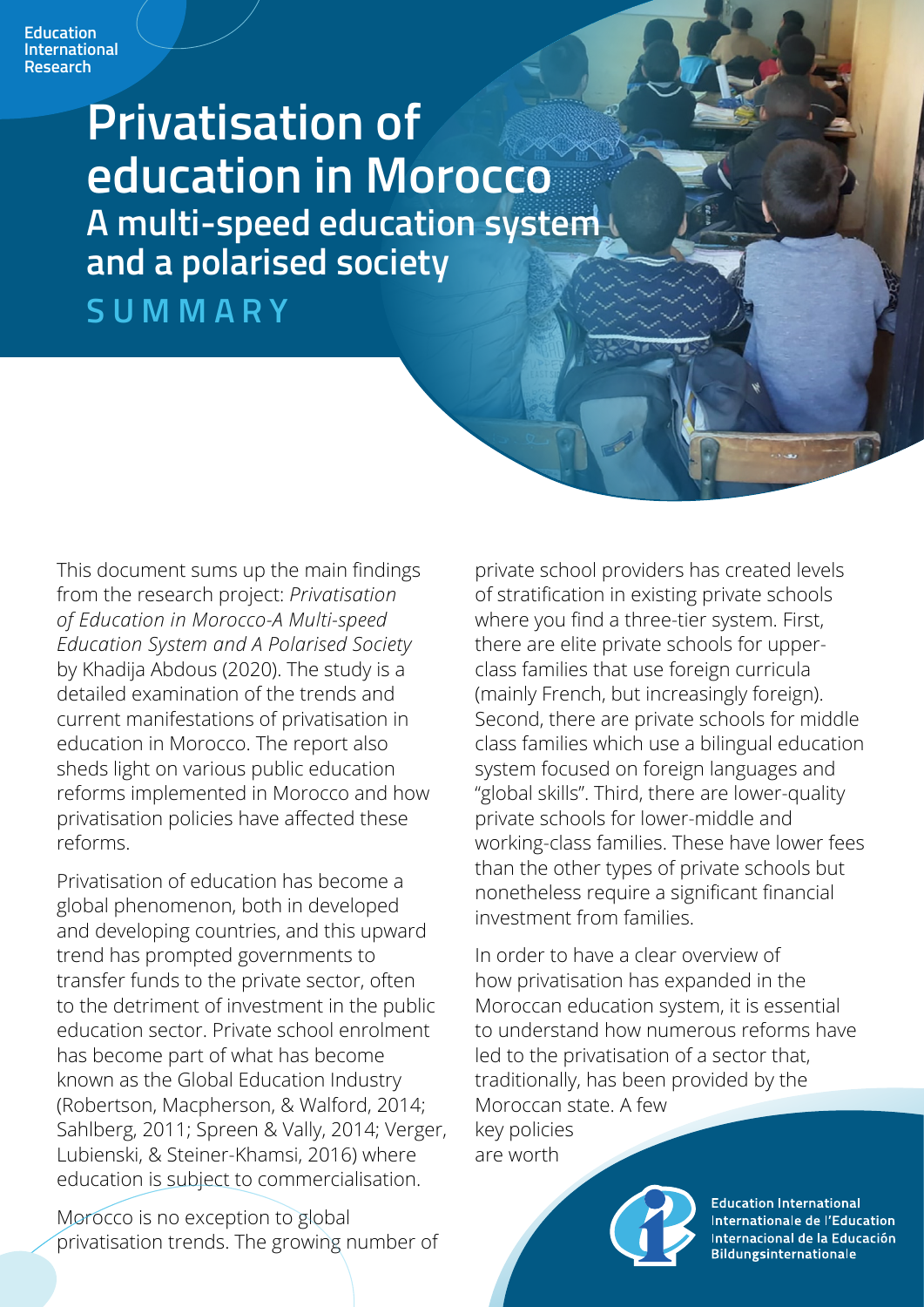pointing out. As a result of government reforms facilitating procedures for private entities to enter the education market, local and foreign actors have come to progressively invest in private education as an increasingly profitable market. Insufficient regulations for private schools have also led to an increase in providers of varying quality (some senior state and government officials are involved in the private education industry themselves, perhaps challenging their ability to make impartial decisions on regulating the sector). Last but foremost, the loss of tenure through the growth of limited contract employment of the teaching profession has introduced a level of precarity in employment not witnessed before.

opened the door for international actors to dictate the education policies that Morocco should follow. Morocco's education policies at that time were characterised by a lack of consistency – this is reflected in the current state of education in the country, described as deplorable by many international institutions (OECD, 2018; TIMSS, 2015; UNESCO, 2014; World Bank, 2018).

The *Strategic Vision* 2015-2030 as the latest reform plan (a continuation of the previous reforms that preceded it, starting with the National Charter of Education in 2000 and then the Emergency Education Program 2009-2012) explicitly states that *private education is a partner of public education in the generalisation and realisation of equity*. This has enabled local and foreign actors to invest in education with the support of the state government, who provide administrative and financial facilities for that matter.

### **Main education reforms**

Education reforms have been among the many ways through which Morocco has tried to rid itself of former colonial policies and thus "Moroccanise" and unify the Moroccan education system. Education has always been a field of political struggle. Following independence, the government was torn between modernizing the Moroccan school and leaving it segregated (with different types of schools), for fear that pro-democratic beliefs might emanate from a modern school system. Morocco, however, was ultimately forced into implementing education reforms based on the recommendations of international finance institutions such as the World Bank and the IMF. Thus followed the structural adjustment program in 1983, which saw the decrease of the role of the state in providing vital social services like education and

# **Local and foreign private actors**

The government's explicit support for the private sector to invest in education has enabled private investment firms to take over school institutions and turn them into business enterprises subject to expansion beyond national borders. It has also enabled local actors to benefit from facilitated procedures to invest in education by virtue of their high-ranking positions. This has created a potential conflict of interest between what is officially stated about the government's view of the private sector as a partner to realise education equity, and the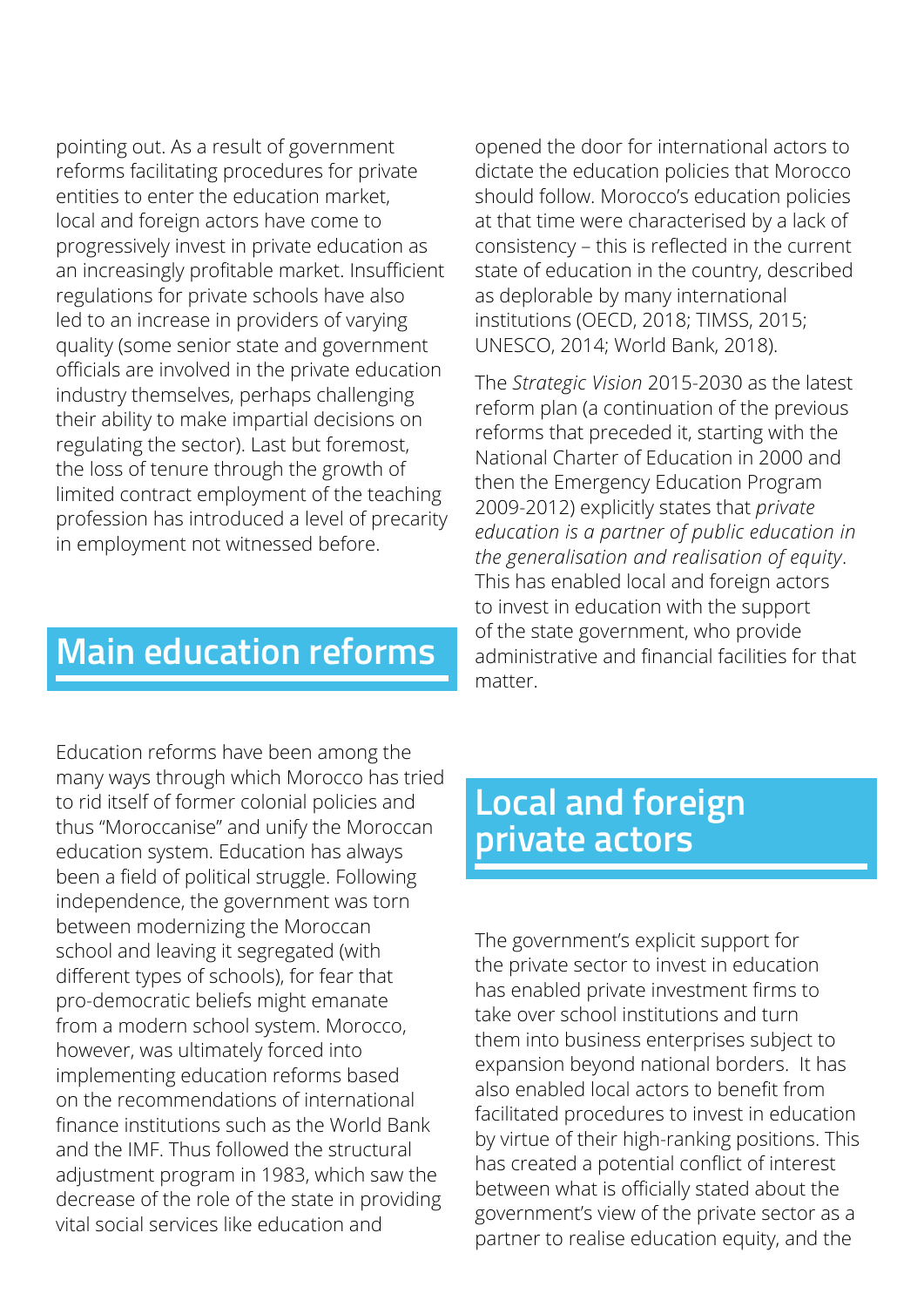current state of affairs, where the private sector is largely unregulated (particularly when it comes to registration and school fees, as well as its extensive use of public teaching and administrative personnel).

# **Degrading the public-school**

The quality of public schools in Morocco have suffered the consequences of many failed education reforms. The adoption of the *Program of Voluntary Departure* of civil servants in 2005 and later the *Early Retirement Program* were notable in this regard as many highly qualified personnel left the public profession to benefit from retirement and migrated to the private sector to work as teachers and administrators. The mass departure of personnel from the public sector as a result of these polices led to combined classes and overcrowded classrooms, negatively affecting quality. This, in turn, led a lot of Moroccan families, mainly in urban areas, to invest in the private schooling of their children, particularly at the primary level.

resources has been exacerbated by the state government's adoption of limited contract employment in the public teaching profession. Since 2016, the government employed 70,000 contract teachers to be directly assigned to schools, with minimalto-no training, in response to the immediate need for teaching personnel. These contract teachers have since been taking to the streets to protest their employment terms which do not guarantee the same rights as their fellow colleagues affiliated with the ministry of education. This has negatively impacted students' class time and led to hundreds of hours of learning lost.

*Teach for All*, which places non-teaching graduates in schools after a few weeks training, has also contributed to the further deprofessionalisation of teachers. Its local entity, *Teach for Morocco*, partnered with the ministry of education in 2019 and has since assigned its own (unqualified) fellows into a number of public schools in Morocco.

### **Contract employment and** *Teach for All*

The huge shortage of teachers and the government's lack of a pro-active policy to prevent the current shortage in human